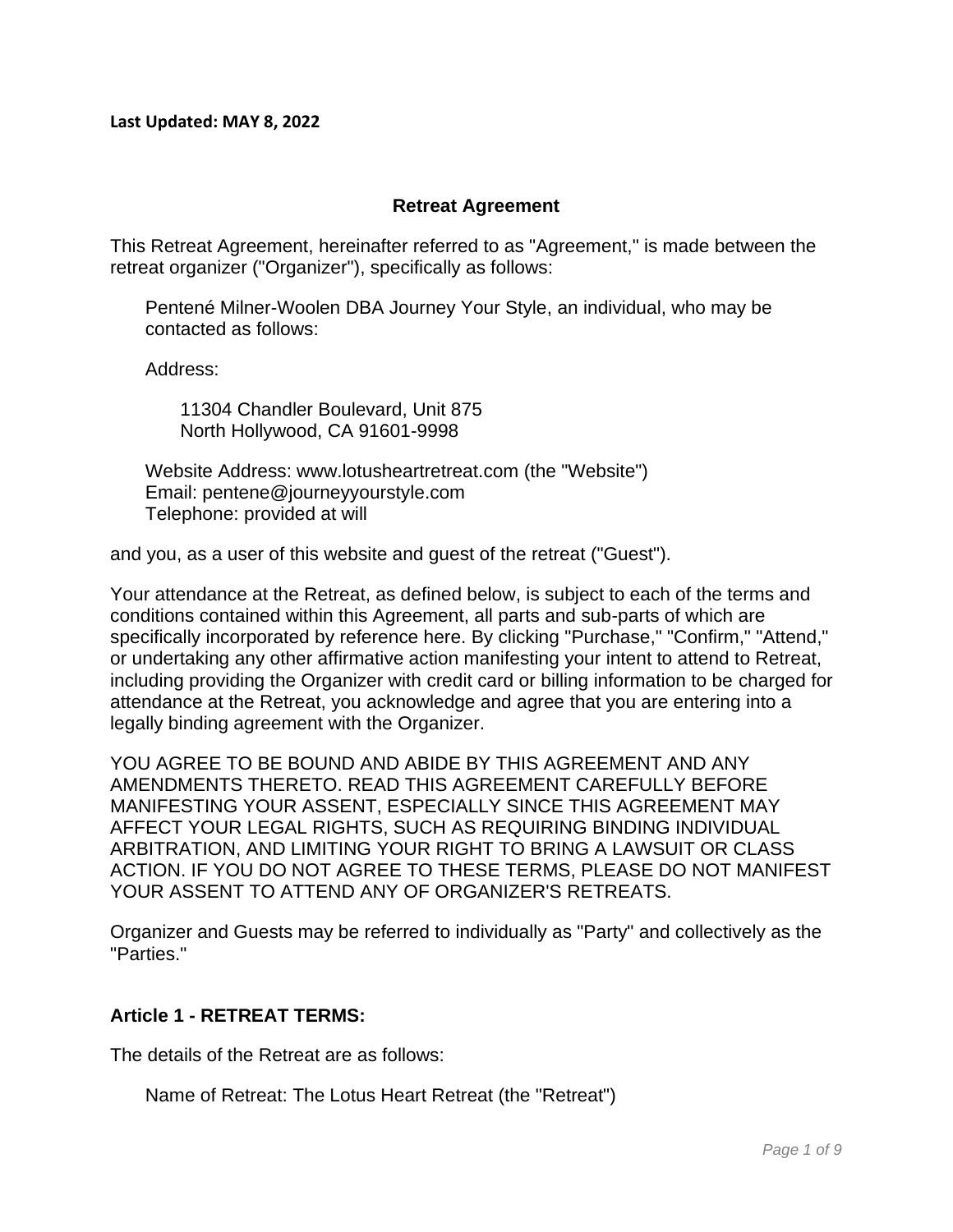Type of Retreat: Wellness and Spirituality

Accommodation Type: Airbnb Shared Home

Departure Date: 08/04/2022

Return Date: 08/07/2022

Location: Lake Arrowhead, California

Total Fees: \$1,333 (one thousand three hundred thirty-three US dollars) ("Total Fees")

Additional details regarding the Retreat, such as included meals and amenities, transportation, etc., if applicable, will also be included on a page shown to you prior to full purchase or provided to you through emails and additional communications prior to the Retreat. Any such page is hereby incorporated by reference and shall be considered part and parcel of this Agreement.

### **Article 2 - CONFIRMATION:**

In order to purchase the Retreat package, the following steps must be taken:

Guests will complete the entirety of the Retreat package purchase on the Website, as listed above.

At the conclusion of these steps, you will receive a confirmation email which will outline the details of your completed registration. If you do not receive a confirmation email within five (5) days of completing your registration, please contact Organizer.

Organizer may request the provision of additional information, such as identification and travel information and/or additional forms and questionnaires. You hereby consent to receive all such correspondence related to the Retreat, including the itinerary.

Please be advised the itinerary is subject to change and may be modified by Organizer at any time. You hereby acknowledge and agree that Organizer has a right to do so for any reason, including, but not limited to weather, third-party vendors or providers, and any local circumstances which Organizer deems unfit for travel.

### **Article 3 - PAYMENT:**

The entirety of the Total Fees must be paid the following amount of time prior to the departure date of the Retreat: 5 days.

If the Total Fees are not received by Organizer by the date listed above, your spot may be canceled without prior notice to you.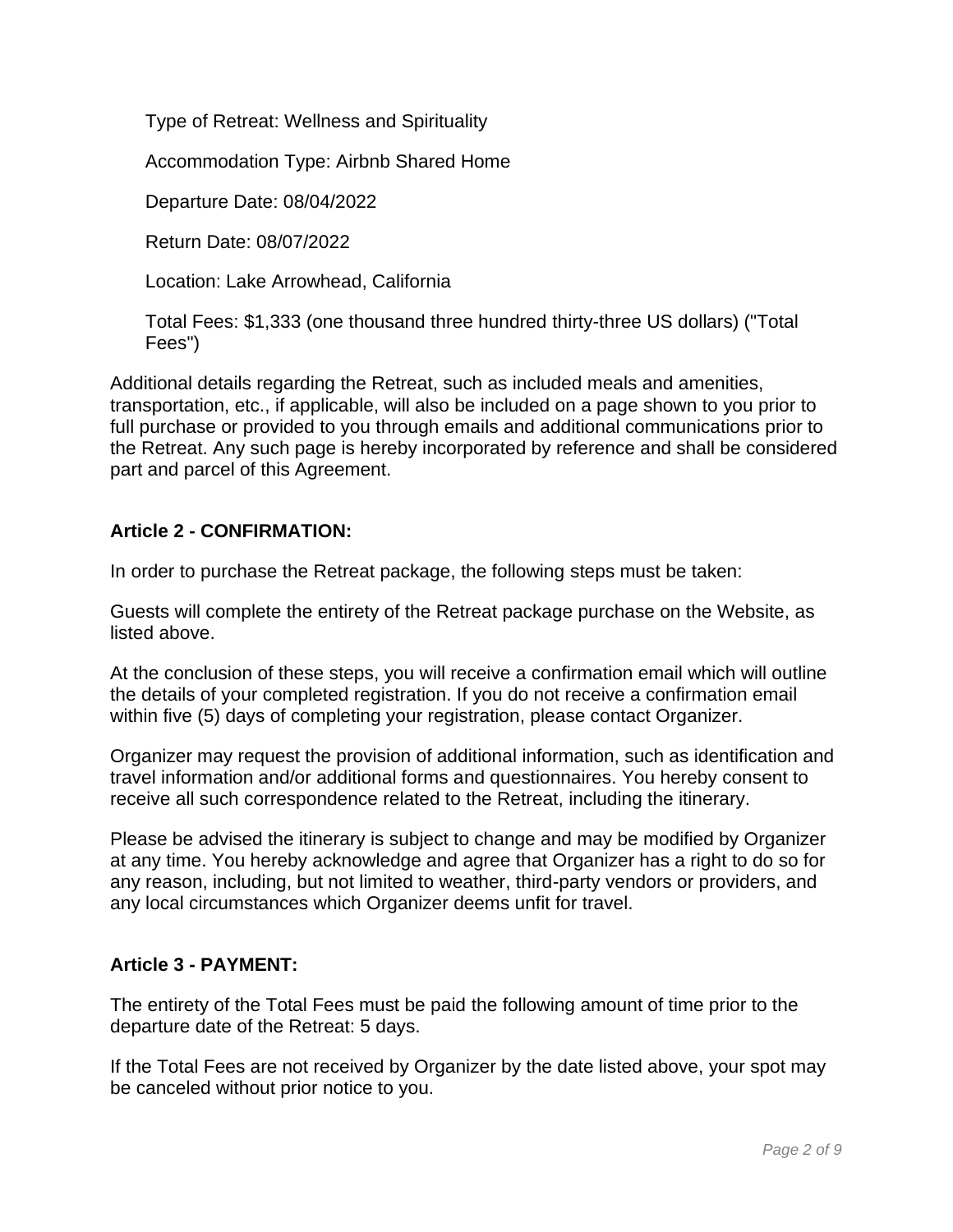### **Article 4 - ADDITIONAL ITEMS:**

You are solely and exclusively responsible for maintaining up-to-date and valid travel documentation, such as domestic identification, as well as any required and applicable immunizations or other required documentation for the locations being visited. Organizer is not liable or responsible for any Guest being denied entry or exit to or from any location.

### **Article 5 - TRAVEL INSURANCE:**

All guests are strongly encouraged to purchase and maintain travel insurance during the entire length of the Retreat (including through the return date). Guests that choose to purchase coverage are individually responsible for paying for travel insurance and ensuring adequate coverage. Coverage should ideally include, but not be limited to: illness, injury, property damage, loss of personal items, death, cancellation and any other potential losses, damages, expenses, and/or liabilities.

Organizer is not responsible or liable for any loss, damage, expense, cost, or any other travel issue. Guests may fail to purchase travel insurance at their own risk.

### **Article 6 - CANCELATIONS:**

As noted above, Organizer reserves the right to cancel if Total Fees are not received by the following amount of time prior to the departure date of the Retreat: 5 days. If such a cancelation is undertaken, you are not entitled to receive your Deposit back or any other fees paid to that date.

Organizer may also cancel the Retreat for any reason, unrelated to an individual Guest, in the Organizer's sole and exclusive discretion. If Organizer cancels for any commercial reason, all Guests are entitled to receive back any and all monies paid to the Organizer. However, Organizer shall not be responsible for any additional fees paid by Guest to any third parties, such as travel companies, airfare, etc.

If Guests wish to cancel, written notice of such cancellation must be sent to Organizer via email. As noted above, in the event of Guest cancellation, no fees will be returned.

### **Article 7 - MEDIA RELEASE:**

You acknowledge and agree that before and during the Retreat, you may be subject to photographs, video, sound recordings, or other media captures of your face, name, voice, or likeness. In consideration for your participation in the Retreat, you hereby and irrevocably consent to the use, publication, distribution, broadcasting, reproduction, livestreaming, editing, recording, posting, copyrighting, licensing, digitization, and/or rerelease of the Released Media, as defined below, by the Organizer, as well as any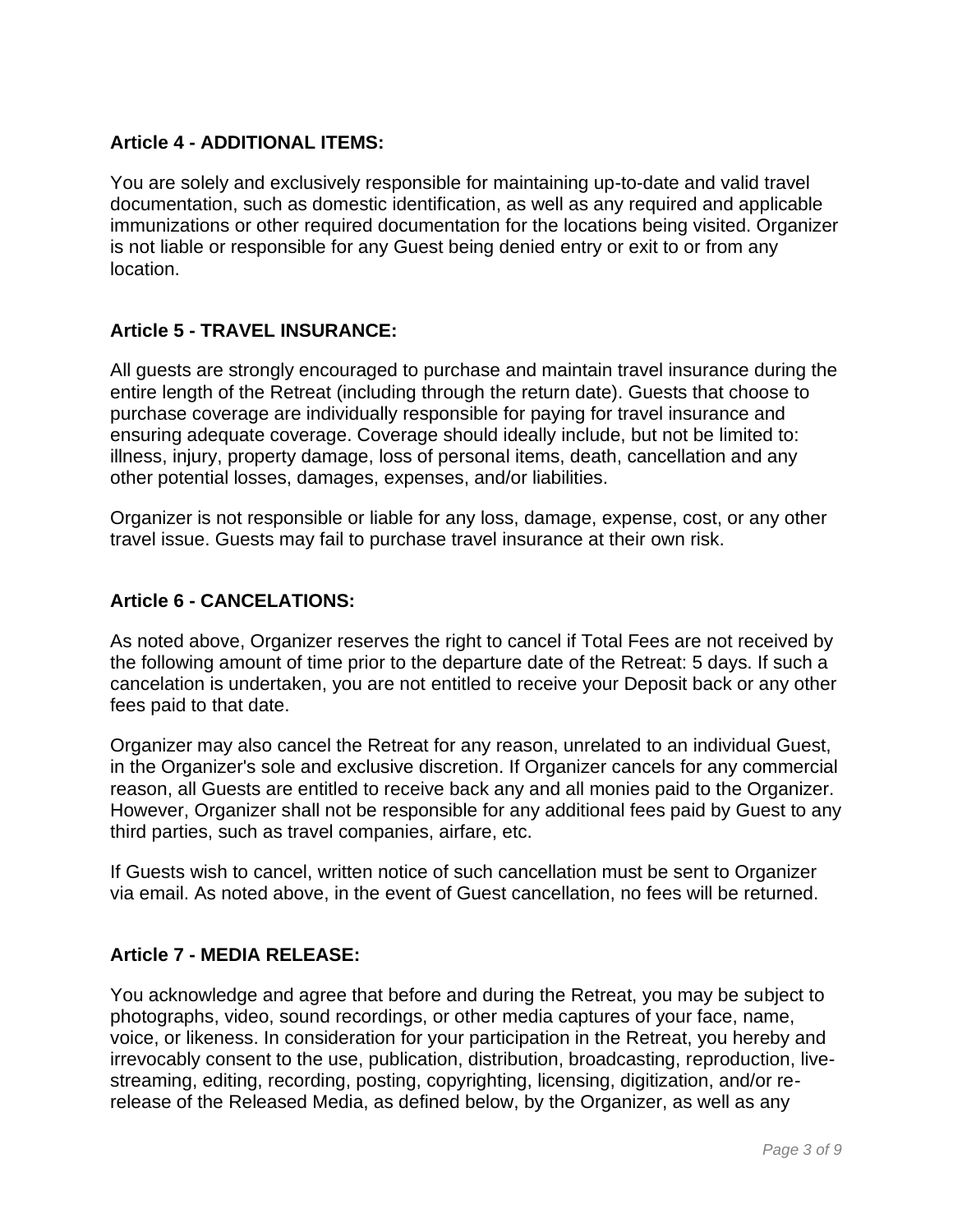employees, affiliates, associates, representatives, or agents (collectively referred to as the "Release Receiver") for any legal reason or purpose, including but not limited to social media, commercial products, education, course materials, video footage, sales, marketing, or any other medium in any form that has been or will be invented.

The Released Media will include, but is not limited to, all photographs, videos, sound recordings, paintings, sculptures, and all other media currently known or hereinafter developed, captured of you or your likeness before and during the Retreat by the Release Receiver.

You hereby release the Release Receiver from any and all claims and demands arising out of or in connection with any use of the Released Media, including, without limitation, claims for privacy violations, right of publicity claims, defamation and/or any other intellectual property rights. You claim no ownership of the Released Media and forego any opportunity, whether past or present, to copyright or trademark the Released Media.

You give consent to the use of this Released Media while knowing and understanding that your name, comments, and other identifying factors may be revealed to the general public. However, the Release Receiver may not make known to any party in any medium my known or previously known location, email or physical address, or any other contact details, such as phone number.

### **Article 8 - VOLUNTARY PHYSICAL PARTICIPATION:**

You hereby acknowledge and agree that you will voluntarily be participating in certain physical activities ("Physical Activities") on the Retreat. The Physical Activities may include, but are not limited to: walking, swimming, hiking, biking, yoga, fitness activities, climbing, or other types of strenuous physical activities.

You understand and are aware that your participation in the Physical Activities involves risks. These risks may lead to tangible or intangible harm, and you agree that they may result not only from your own actions but also from the actions of others. With the knowledge and understanding of these risks, you choose, of your own will and volition, to continue participating in the Physical Activities.

You also acknowledge and agree that there are risks that you may not have considered, yet you waive your right to any claims that may occur from these unconsidered risks and choose, of your own will and volition, to participate in the Physical Activities.

You acknowledge and agree that by attending the Retreat you consent to waive certain legal rights, including the right to sue the Organizer, and, if applicable, its owners, employees, agents, trainers, representatives, and facilities from any physical, material, tangible or intangible, loss or damages that may happen to you during your participation in any of the Physical Activities undertaken while under their instruction or thereafter.

# **Article 9 - HEALTH ELIGIBILITY:**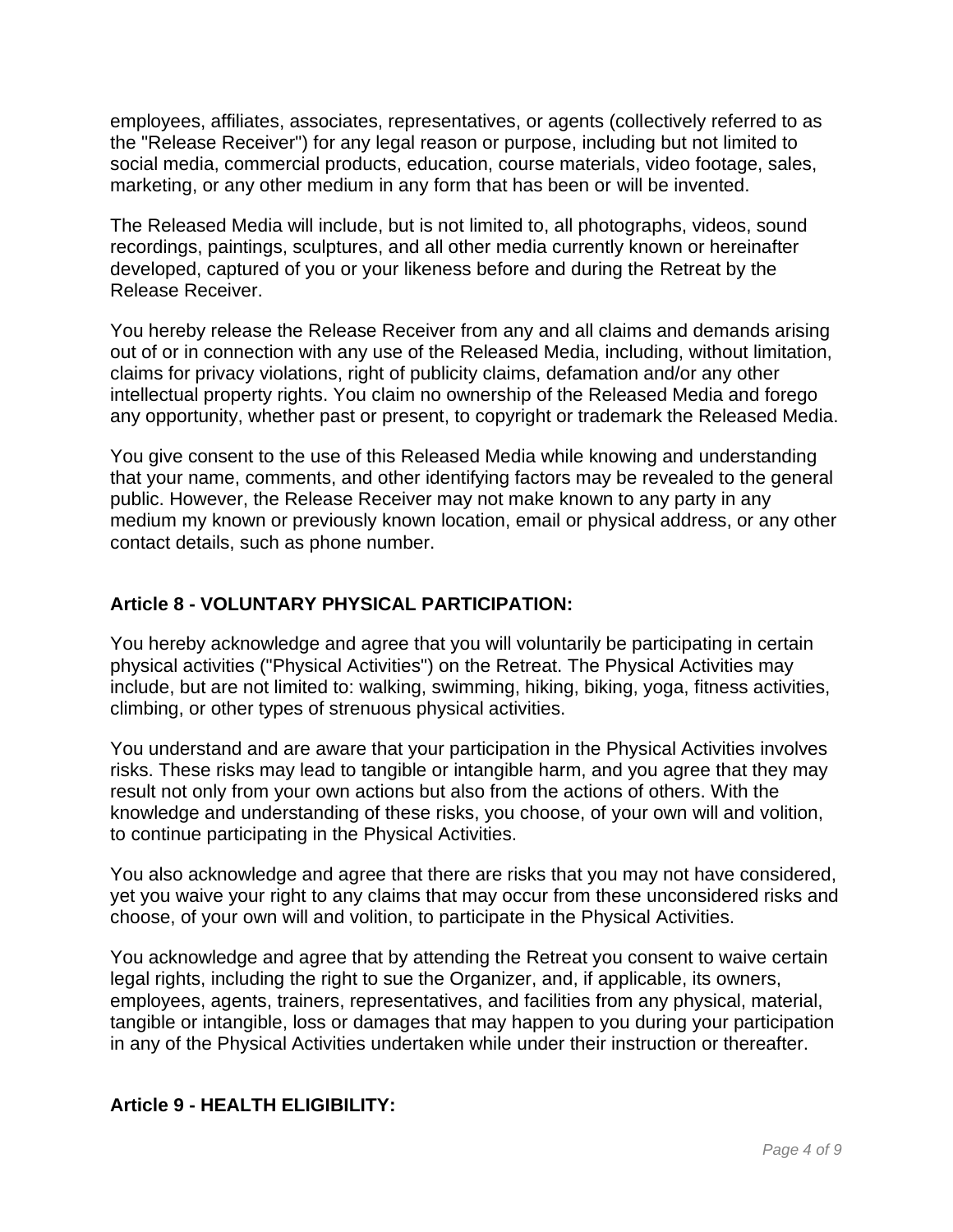Your participation in the Retreat indicates your acknowledgment and agreement with, as well as your warranty of, the following statements:

(a) It is my responsibility to consult a physician before participating in this or any Retreat to ensure my eligibility for strenuous Physical Activity and I affirm that I have no medical conditions that would restrict me from participating in any of the Physical Activities.

(b) I agree to hold the Organizer, and if applicable, its employees, owners, agents, trainers, and representatives, harmless from any damage, whether tangible or intangible, that may happen to me while participating in the Retreat. Such injuries may include, but are not limited to, muscle strains, muscle sprains, muscle spasms, heart attacks, raised blood pressure, and broken, fractured, or dislocated bones.

(c) I agree that if I do experience medical issues, I will contact my doctor immediately.

(d) I agree and verify that all of the information that I have given the Organizer and its representatives is accurate, up-to-date, and without the omission of any known medical issues.

(e) I agree and verify that If I have omitted any necessary personal information, whether knowingly or unknowingly, I will hold the Organizer harmless against all liability for any damages that may occur to myself or to others because of my actions or inactions.

(f) I agree to keep the Organizer apprised of any changes or upcoming changes concerning my physical health and personal information.

(g) I understand and agree that it is my responsibility to let the Organizer know if I find myself in any pain or discomfort before, after, or during the Retreat.

(h) If I do require medical treatment or attention while or after participating in the Retreat, I agree that the medical costs are mine and mine alone and hold the Organizer blameless from any charges, fees, or costs that my conditions may incur.

(i) I specifically acknowledge and agree that these clauses are not intended to be a general release, which would be limited under some state and local laws.

# **Article 10 - RETREAT CONDITIONS:**

You agree that any of its accompanying information disclosed or discussed within this retreat will remain private and confidential. Details may not be shared with any party outside of the retreat and respecting the boundaries of all participants must be adhered within. If we suspect that private information or details are being shared and/or that you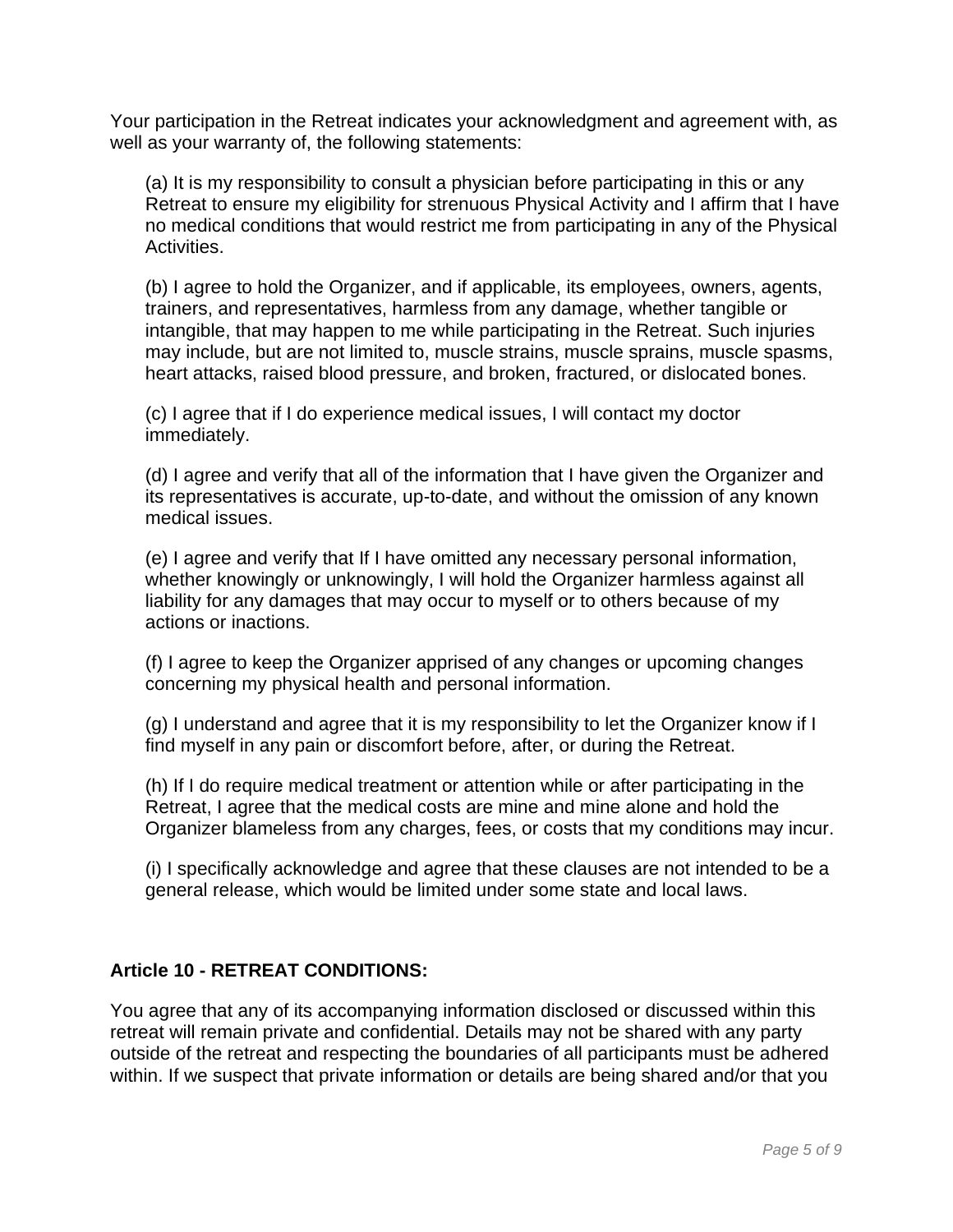have shared any of the program and workshops with any party, we reserve the right to immediate legal action, in our sole and exclusive discretion.

We do not offer any promises or guarantees with regard to the retreat or retreat workshops. You hereby acknowledge and agree:

(a) You are solely and exclusively responsible for the choices that you make with regard to the retreat, the workshops contained within it, or any significant changes to your business or life;

(b) You are solely and exclusively responsible for your own mental health, physical health, business decisions, and any other actions or inaction you choose to take;

(c) We are not liable for any result or non-result or any consequences which may come about due to your participation in the retreat and/or workshops;

(d) This retreat does not constitute a therapeutic relationship or a medical one. We do not provide therapy or medical services and you are responsible for procuring these services at your own will and discretion if needed.

# **Article 11 - GENERAL ASSUMPTION OF RISK:**

You agree and understand that your participation in the Retreat may involve risks. These risks may lead to tangible or intangible harm, as discussed above. Additional risks, such as those risks involved in being in another country, a country where medical services are not available, or a country with an unsteady political, cultural, or geographical climate, may also be present.

It is your responsibility to familiarize yourself with all possible risks involved in participation in the Retreat. You agree that Organizer is not liable, to the fullest extent permissible by law, for any harm that may come to you due to your participation in the Retreat.

YOU ACKNOWLEDGE THAT YOUR DECISION TO ATTEND THE RETREAT IS MADE WITH FULL KNOWLEDGE OF ALL INFORMATION DESCRIBED ABOVE AND THAT YOU ARE ATTENDING OF YOUR OWN WILL AND VOLITION. YOU AGREE TO BE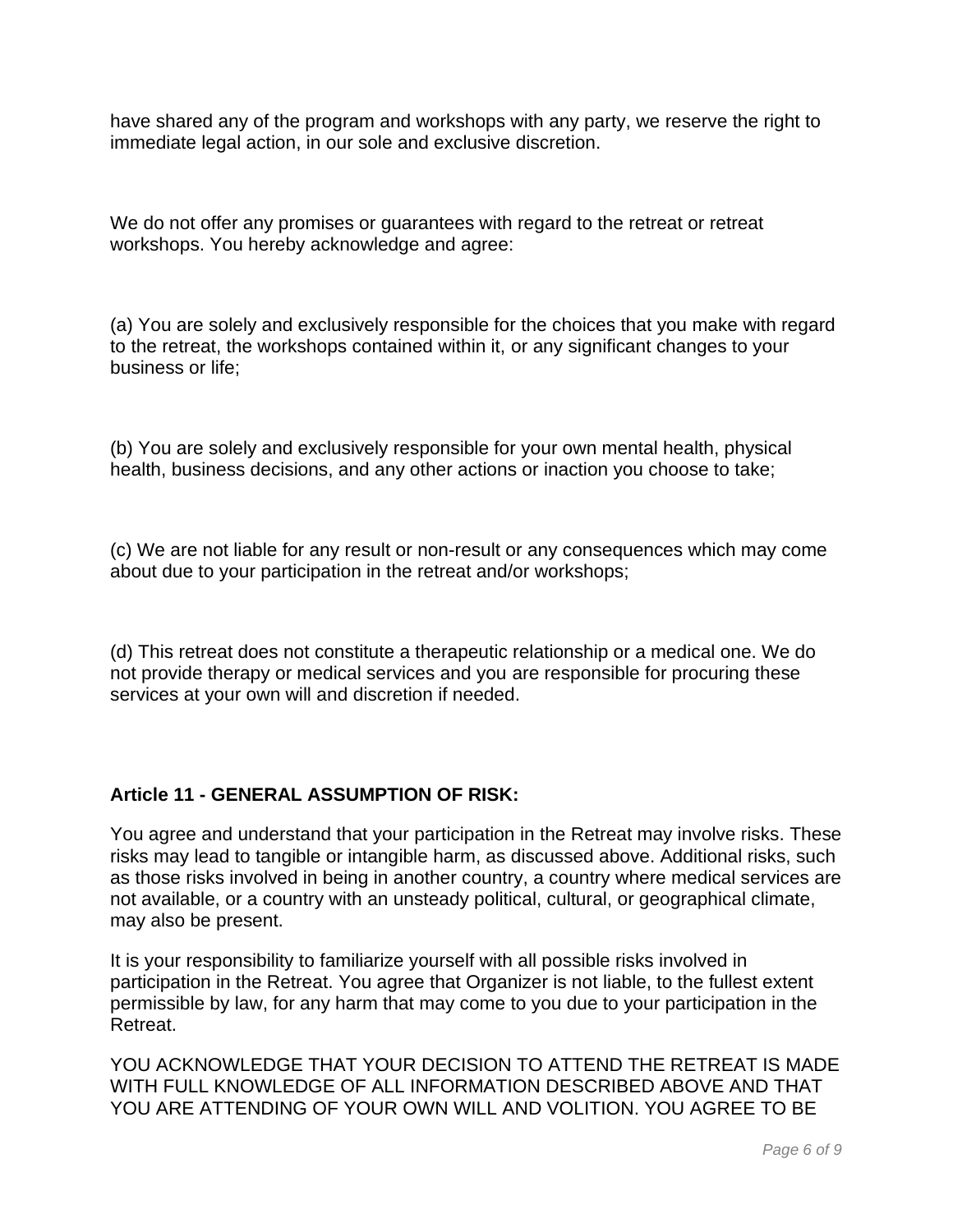THE SOLE PARTY RESPONSIBLE FOR ASSUMPTION OF ALL RISK INVOLVED IN CONNECTION WITH THE RETREAT. IN NO EVENT WILL ORGANIZER BE LIABLE FOR ANY LIABILITIES ARISING FROM OR IN CONNECTION WITH YOUR PARTICIPATION IN THE RETREAT.

### **Article 12 - USE:**

Guest agrees not to use the Website or Retreat for any unlawful purpose or any purpose prohibited under this clause. Guest agrees not to undertake any action which may damage the Organizer in any way.

Guest further agrees not to use the Website or Retreat:

(a) To harass, abuse, or threaten others or otherwise violate any person's legal rights;

(b) To violate any intellectual property rights of the Organizer or any third party;

(c) To upload or otherwise disseminate any computer viruses or other software that may damage the property of another;

(d) To perpetrate any fraud;

(e) To engage in or create any unlawful gambling, sweepstakes, or pyramid scheme;

(f) To publish or distribute any obscene or defamatory material;

(g) To publish or distribute any material that incites violence, hate, or discrimination towards any group;

(h) To unlawfully gather information about others.

### **Article 13 - RELEASE OF LIABILITY:**

Guest hereby releases Organizer, as well as any of Organizer's affiliates, licensors, suppliers, subsidiaries, parents or other legal representatives, from any claims, demands, damages or other legal action which may arise from Guest's dispute with any other Guest.

### **Article 14 - TERMINATION:**

This Retreat Agreement shall continue until canceled as specified above by either Party or until the Guest attends and completes the Retreat. Any provision of this Agreement which by its terms imposes continuing obligations on either of the parties shall survive termination of this Agreement.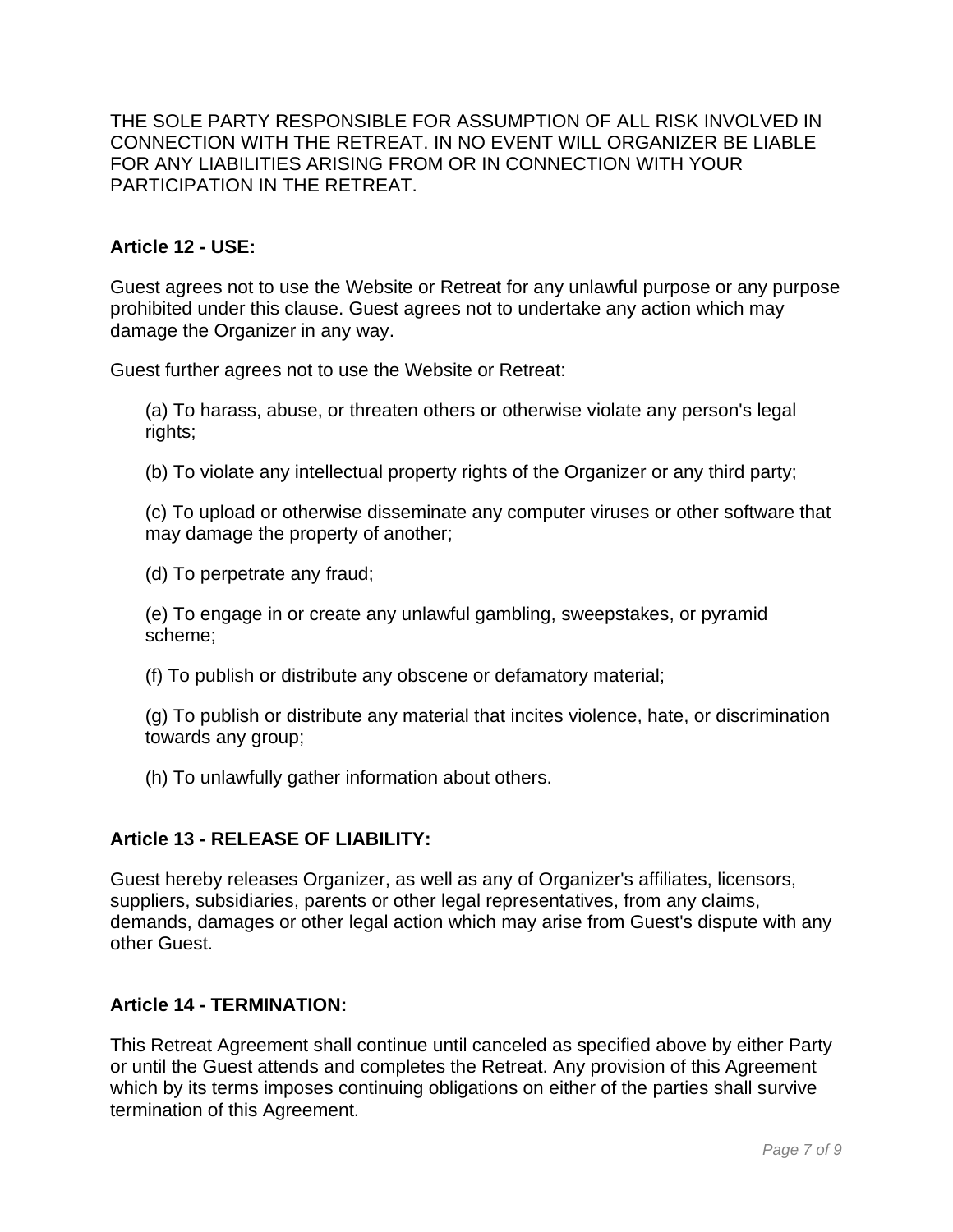### **Article 15 - INTELLECTUAL PROPERTY:**

Guest acknowledges and agrees that the Organizer's name, services, and any logos, designs, text, graphics, software, content, files, materials, and any other intellectual property rights contained therein, including without limitation, any copyrights, patents, trademarks, proprietary or other rights arising thereof, are owned by the Organizer or its affiliates, licensors, or suppliers.

Guest acknowledges and agrees that the source and object code of the Website and the format, directories, queries, algorithms, structure, and organization of the same are the intellectual property, proprietary, and confidential information of Organizer and its affiliates, licensors, and suppliers.

Guest expressly agrees not to do anything inconsistent with Organizer's ownership of all of the intellectual property discussed herein. Guest further agrees that there are no rights, title, or interest in or to any of the Organizer's Intellectual property. In addition, Guest is not conveyed any right or license by implication, estoppel, or otherwise in or under any patent, trademark, copyright, or other proprietary rights of Organizer or any third party.

### **Article 16 - RESTRICTIONS:**

Guest is prohibited from selling or reselling Guest's space in the Retreat, unless Guest has specifically executed a written agreement with Organizer that expressly allows for such activity.

### **Article 17 - INDEMNIFICATION:**

Guest agrees to defend and indemnify Organizer and any of its affiliates (if applicable) and hold them harmless against any and all legal claims and demands, including reasonable attorney's fees, which may arise from or relate to Guest's use or misuse of the Website, Guest's attendance at the Retreat, Guest's breach of this Agreement, or Guest's conduct or actions. Guest agrees that Organizer shall be able to select its own legal counsel and may participate in its own defense, if so desired.

### **Article 18 - REPRESENTATION:**

Guest agrees that they are over 18 (eighteen) years of age and may legally consent to and enter into this Agreement or that they have their parent or guardian consenting for them to attend the Retreat.

### **Article 19 - SEVERABILITY:**